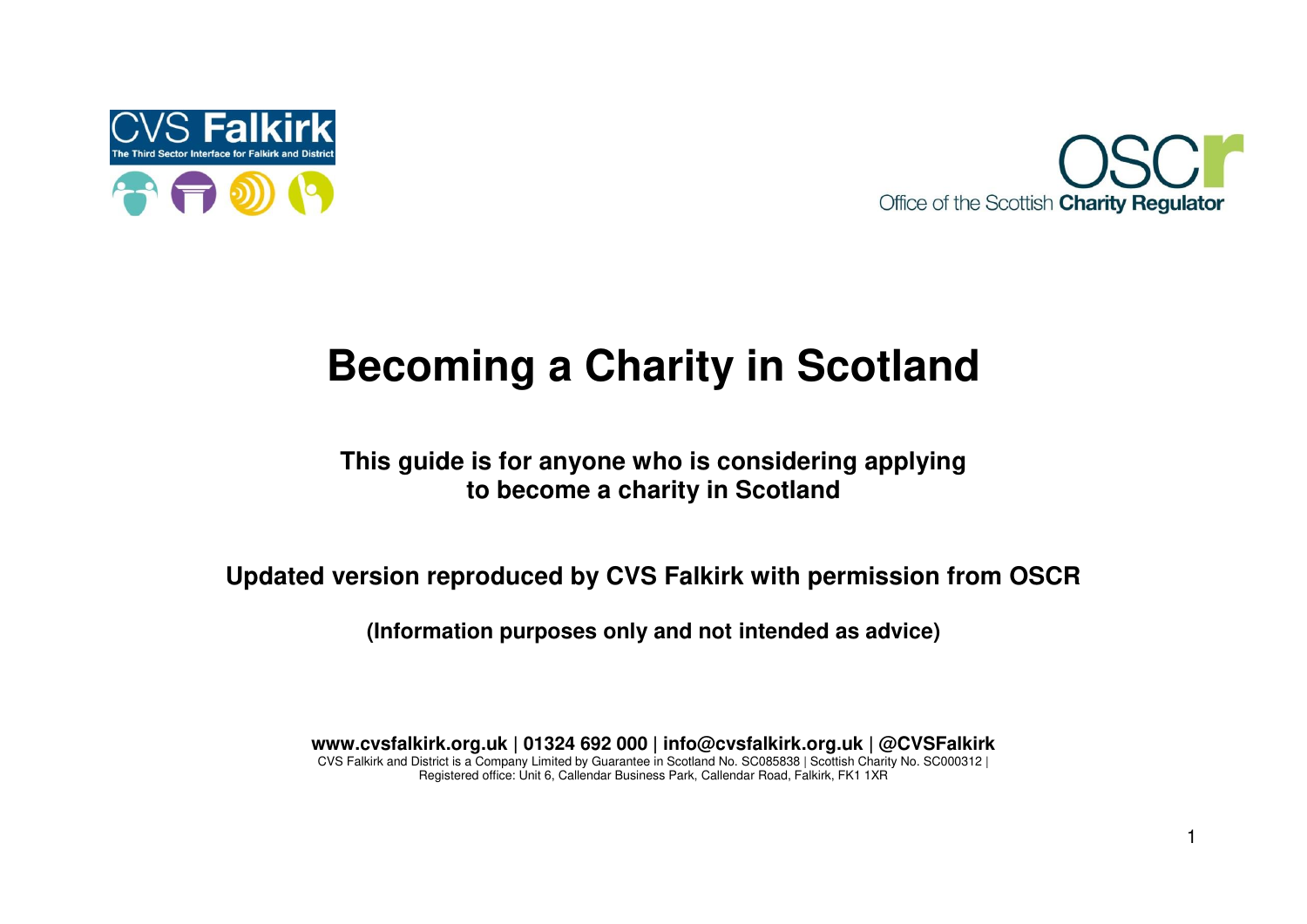# **Have you thought about these?**

More details are given on the following pages.

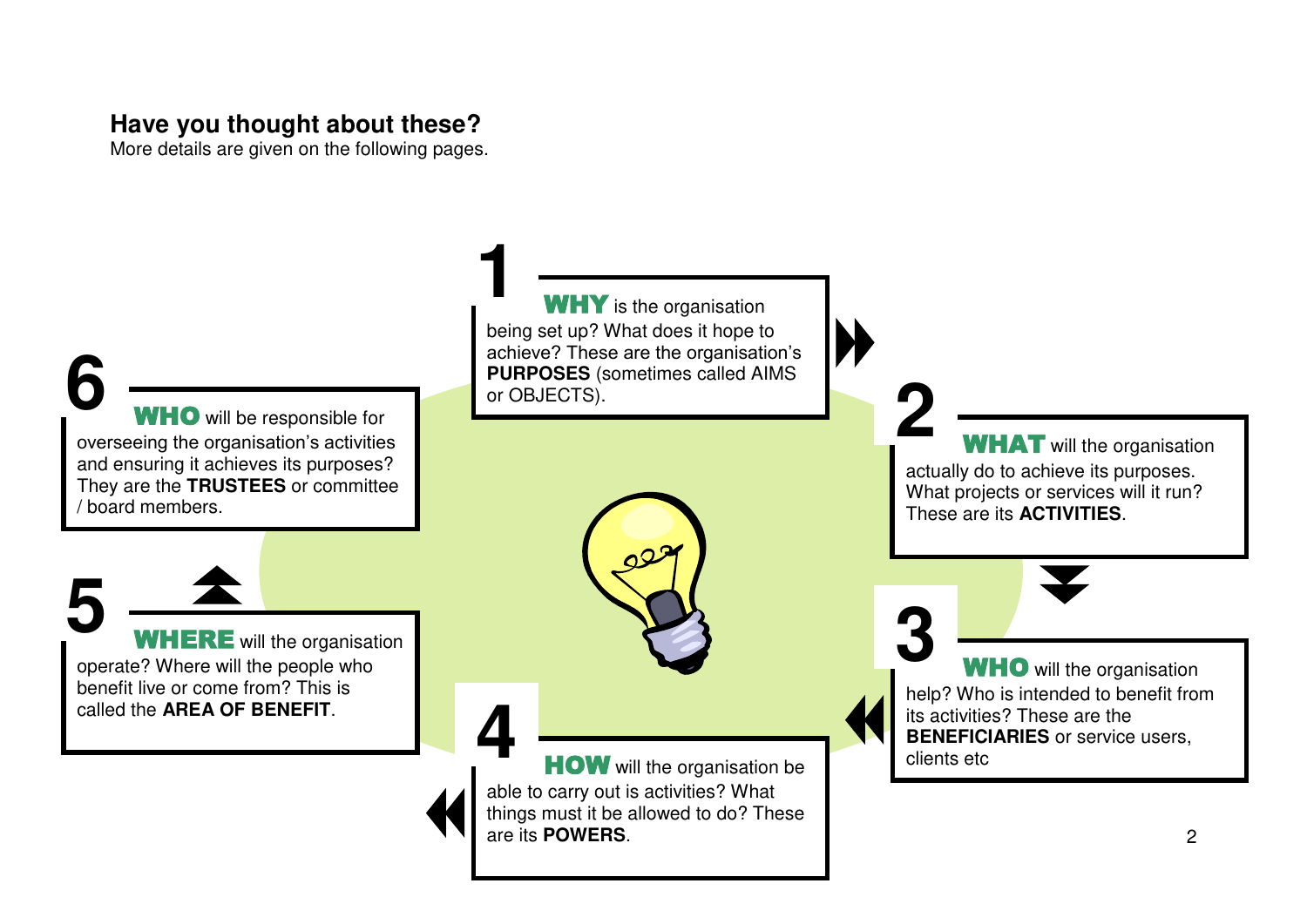#### **Purposes, activities and powers: the difference at a glance**

#### PURPOSES

The **purposes** of a charity are the reasons **why** it exists (sometimes called its aims, or objects) as apposed to what it does.

In order to meet the **charity test** and be suitable for registration by OSCR as a charity an organisation must have **entirely charitable purposes**.

Section 7(2) of the Charities and Trustee Investment (Scotland) Act 2005 defines 15 broad charitable purposes. A charity's purposes must fall entirely within one or more of these 15.

The purposes must be set out in the organisation's constitution (trust deed, memorandum of association). OSCR pays particular attention to this clause when deciding whether an organisation can be registered as a charity.

Although a charity may, with the consent of OSCR, change its purposes, they should provide permanence, continuity and long-term strategic direction to the organisation.

#### ACTIVITIES

The **activities** of a charity are the things it actually does in order directly to achieve its purposes. For example, a charity formed for the *purpose* of promoting animal welfare may, among its *activities*, run a sanctuary for injured animals.

When considering an application for charity registration OSCR will look at the proposed activities to make sure they are consistent with the purpose(s) in the governing document and to assess whether they provide **public benefit**.

There is space on the application form to describe activities and applicants are encouraged to send other supporting material to assist OSCR to gain a better understanding of what the organisation does.

Unlike a charity's purposes it is not necessary to describe activities in detail in the constitution. In fact it is advisable not to because they may change from time to time and it would be inconvenient to have to amend the constitution each time.

#### POWERS

The **powers** of a charity are the things it must be able to do in order to carry out its activities. They differ from activities in that they do not provide direct public benefit.

For example, nearly all charities need funds in order to run their activities. Powers to raise, invest and spend funds by are therefore very important. Fund raising is not in itself a direct charitable activity but a means to an end.

Some constitutions provide long lists of explicitly stated or **express powers** that the charity and its trustees may exercise. Examples are given on later pages. Additionally there may be **implied powers** that can be reasonably inferred from what is written without needing to say so. For example an explicit power to employ staff may contain an implied power to pay them!

At the very least a charity's constitution should contain a general powers clause allowing it to exercise any lawful power provided it furthers the charity's purposes.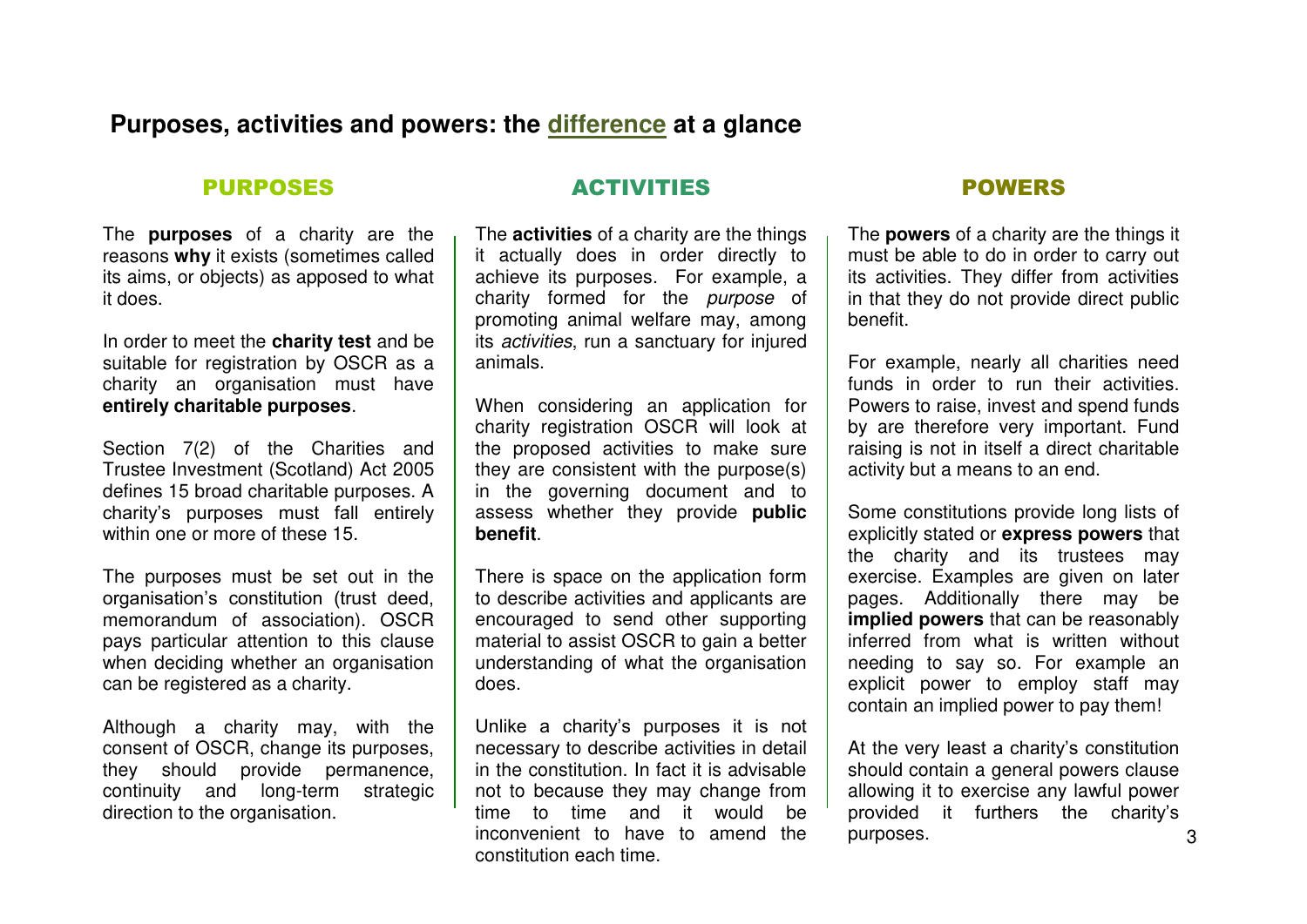## **What are Charitable purposes?**

Section 7(2) of the Charities and Trustee Investment (Scotland) Act defines 15 + 1 purposes that are recognised as charitable in law. Here they are at a glance. You can find more details about each of them in OSCR's guidance *'Meeting the Charity Test'*.

- **a. the prevention or relief of poverty**
- **b. the advancement of education**
- **c. the advancement of religion**
- **d. the advancement of health (including the prevention or relief of sickness, disease or human suffering)**
- **e. the saving of lives**
- **f. the advancement of citizenship or community development (including rural or urban regeneration and the promotion of civic responsibility, volunteering, the voluntary sector or the effectiveness or efficiency of charities)**
- **g. the advancement of the arts, heritage, culture or science**
- **h. the advancement of public participation in sport (which involves physical skill and exertion)**
- **i. the provision of recreational facilities or the organisation of recreational activities, with the object of improving the conditions of life for the persons for whom the facilities or activities are primarily intended**
- **j. the advancement of human rights, conflict resolution or reconciliation**
- **k. the promotion of religious or racial harmony**
- **l. the promotion of equality and diversity**
- **m. the advancement of environmental protection and improvement**
- **n. the relief of those in need by reason of age, ill-health, disability, financial hardship or other disadvantage (including relief given by the provision of accommodation or care)**
- **o. the advancement of animal welfare**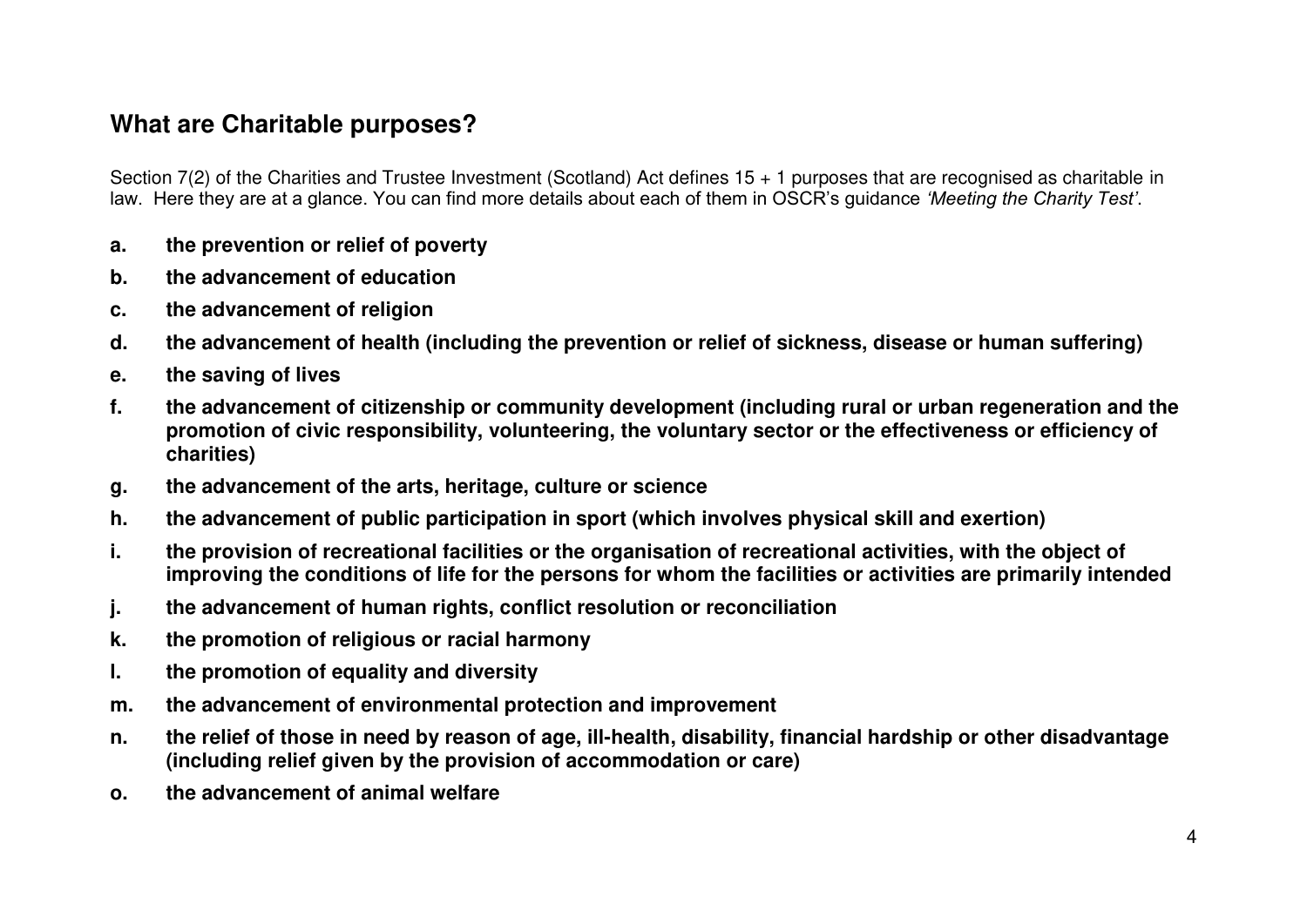any other purpose that may reasonably be regarded as analogous to any of the preceding purposes p.

## Writing a 'purposes' clause in a charity constitution

The purposes clause is one of the principal parts of a constitution OSCR will look at when deciding whether an organisation can be registered as a charity.

|                                                                                      | Why is it doing these things? What does it aim to achieve?     |                                                                                                      |
|--------------------------------------------------------------------------------------|----------------------------------------------------------------|------------------------------------------------------------------------------------------------------|
| What will the charity do? Summarise<br>the activities or projects it intends to run. |                                                                |                                                                                                      |
|                                                                                      |                                                                |                                                                                                      |
|                                                                                      | Now write this as a 'purposes'<br>clause for the constitution. |                                                                                                      |
|                                                                                      | The purpose(s) of the charity is $/$ are                       | Which of the charitable<br>purposes does this<br>best<br>relate to A-O? (it may be<br>more than one) |
|                                                                                      | [the purpose(s)]                                               |                                                                                                      |
|                                                                                      | [a summary of the main activities]                             |                                                                                                      |
|                                                                                      |                                                                | 5                                                                                                    |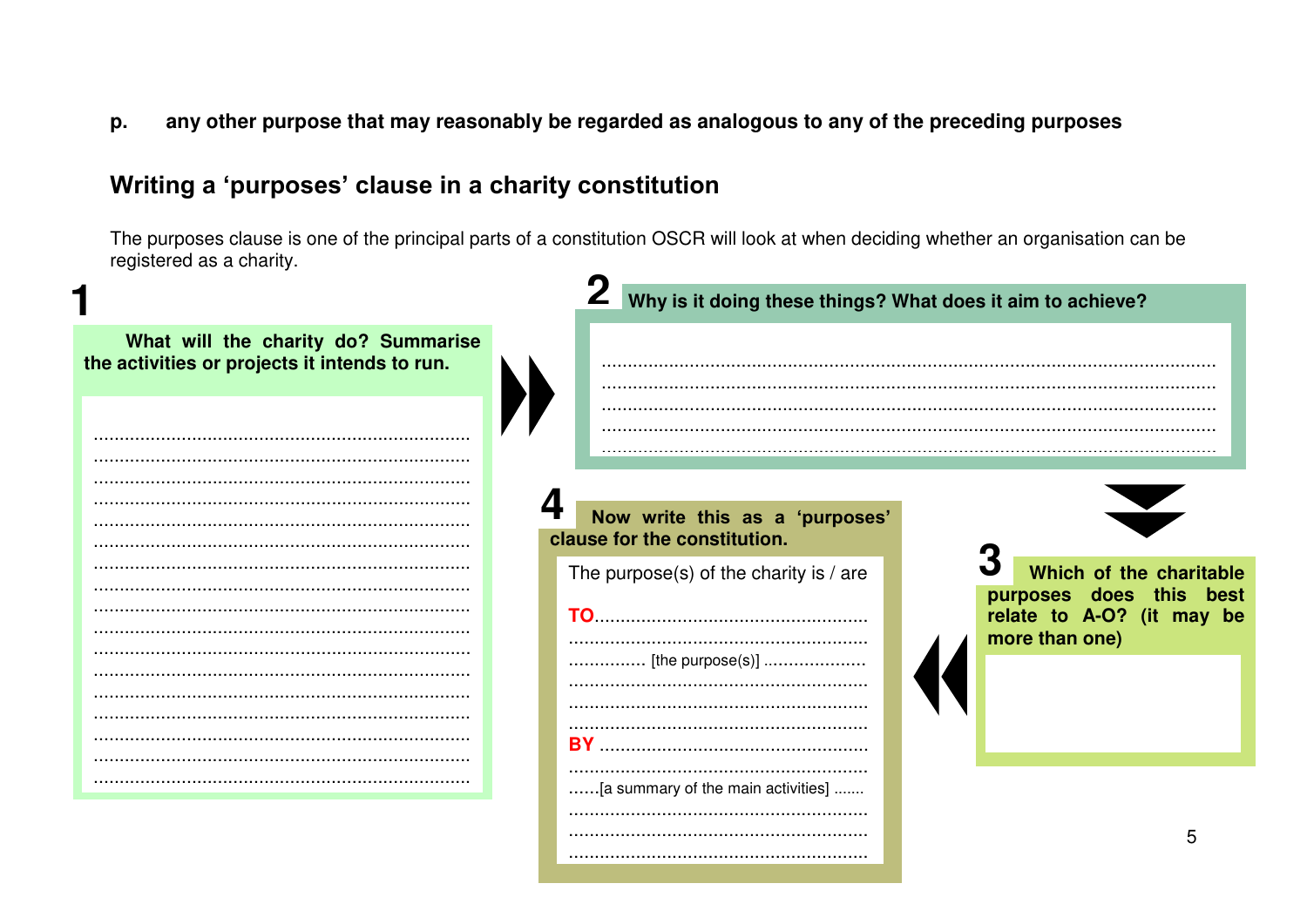# **Have you got the power?**

To carry out its activities effectively a charity may need additional powers to acquire, manage and use the charity's property for things other than direct charitable activities. These may be stated explicitly in the constitution. Here is a checklist of some examples that can be included:

|                                            | <b>YES</b>   | <b>NO</b>    |                                                     | <b>YES</b> | <b>NO</b> |
|--------------------------------------------|--------------|--------------|-----------------------------------------------------|------------|-----------|
|                                            |              |              | to pay professional or technical advisors?          |            |           |
| to charge fees for goods or services?      | $\mathbf{I}$ |              |                                                     |            |           |
|                                            |              |              | to affiliate to or become a member of other         |            |           |
| to open and operate bank accounts?         | Ш            |              | to amalgamate, merge with or take over other        |            |           |
| to borrow and raise money on loan?         | I.           | $\mathbf{L}$ | to cooperate or work in partnership with public     |            |           |
|                                            | $\mathbf{I}$ | $\mathbf{I}$ | to commission, carry out and publish research?      |            |           |
| to buy, lease or hire land and buildings?  | l 1          |              | to register patents, claim copyrights etc?          |            |           |
| to buy or acquire other property?          | $\mathsf{L}$ | $\perp$      | to stage events such as exhibitions, conferences,   |            |           |
| to sell, exchange, transfer and dispose of |              | $\sim$       | to obtain and pay for licences, permits etc?        |            |           |
| to equip, maintain, alter or improve       | H            |              |                                                     |            |           |
|                                            |              | $\perp$      | to register with professional or regulatory bodies, |            |           |
|                                            |              |              |                                                     |            |           |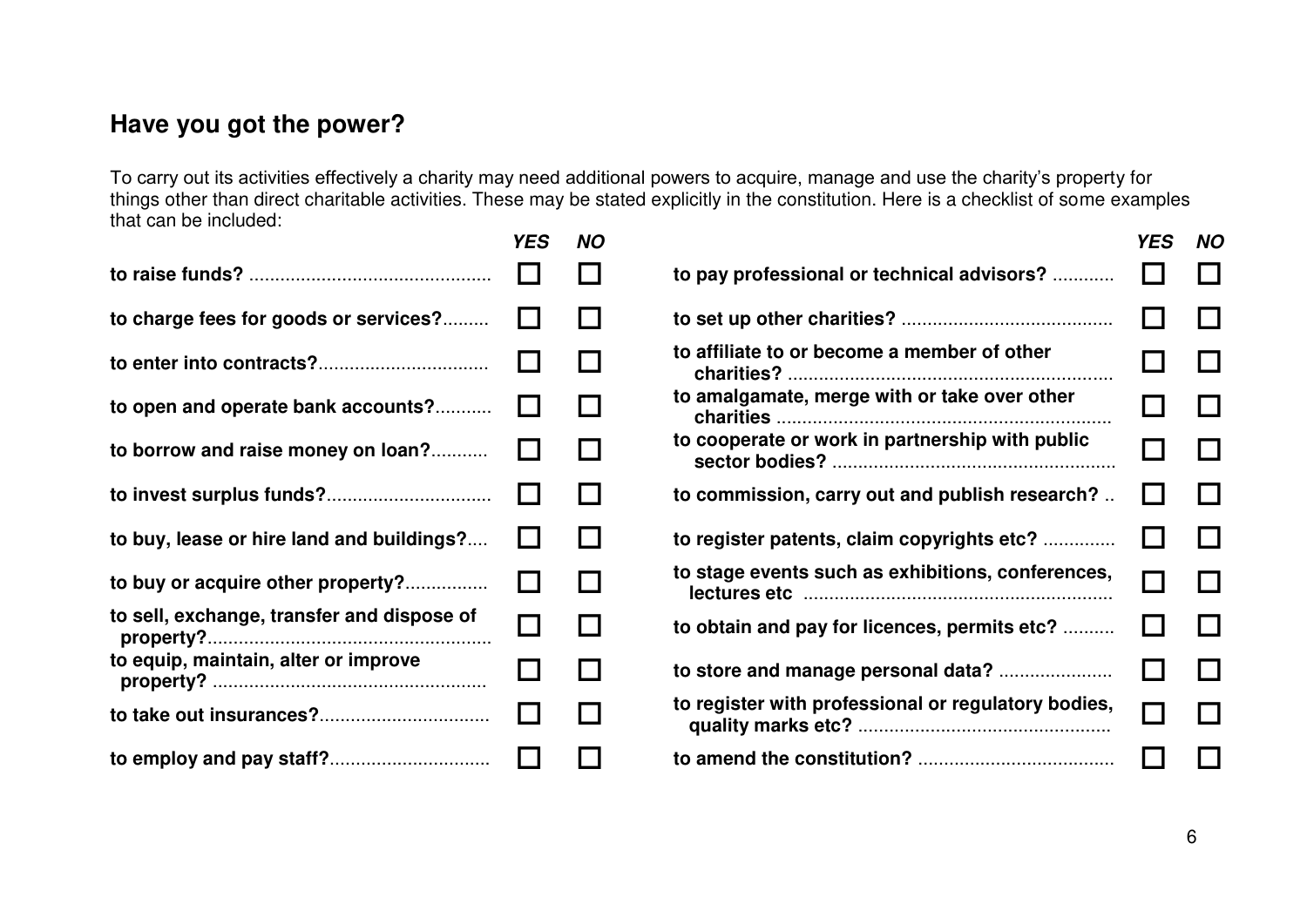# Thinking about public benefit

In order to meet the charity test an organisation needs to be able to demonstrate that the activities or services it runs are for public benefit.

| What will the charity do?<br><b>Summarise the activities or</b><br>projects it intends to run. | Who will benefit from these activities? | Are there any conditions or restrictions<br>attached to their benefit (eg. payment,<br>age, where they live etc)? |
|------------------------------------------------------------------------------------------------|-----------------------------------------|-------------------------------------------------------------------------------------------------------------------|
|                                                                                                |                                         |                                                                                                                   |
|                                                                                                |                                         |                                                                                                                   |
|                                                                                                |                                         |                                                                                                                   |
|                                                                                                |                                         |                                                                                                                   |
|                                                                                                |                                         |                                                                                                                   |
|                                                                                                |                                         |                                                                                                                   |
|                                                                                                |                                         |                                                                                                                   |
|                                                                                                |                                         |                                                                                                                   |
|                                                                                                |                                         |                                                                                                                   |
|                                                                                                |                                         |                                                                                                                   |
|                                                                                                |                                         |                                                                                                                   |
|                                                                                                |                                         |                                                                                                                   |
|                                                                                                |                                         |                                                                                                                   |
|                                                                                                |                                         |                                                                                                                   |
|                                                                                                |                                         |                                                                                                                   |
|                                                                                                | Are there any people who might be       | Is any help available to meet these                                                                               |
|                                                                                                | disadvantaged by the charity's work?    | conditions (concessions, bursaries etc)?                                                                          |
|                                                                                                |                                         |                                                                                                                   |
|                                                                                                |                                         |                                                                                                                   |
|                                                                                                |                                         |                                                                                                                   |
|                                                                                                |                                         |                                                                                                                   |
|                                                                                                |                                         |                                                                                                                   |
|                                                                                                |                                         |                                                                                                                   |
|                                                                                                |                                         |                                                                                                                   |
|                                                                                                |                                         |                                                                                                                   |
|                                                                                                |                                         |                                                                                                                   |
|                                                                                                |                                         |                                                                                                                   |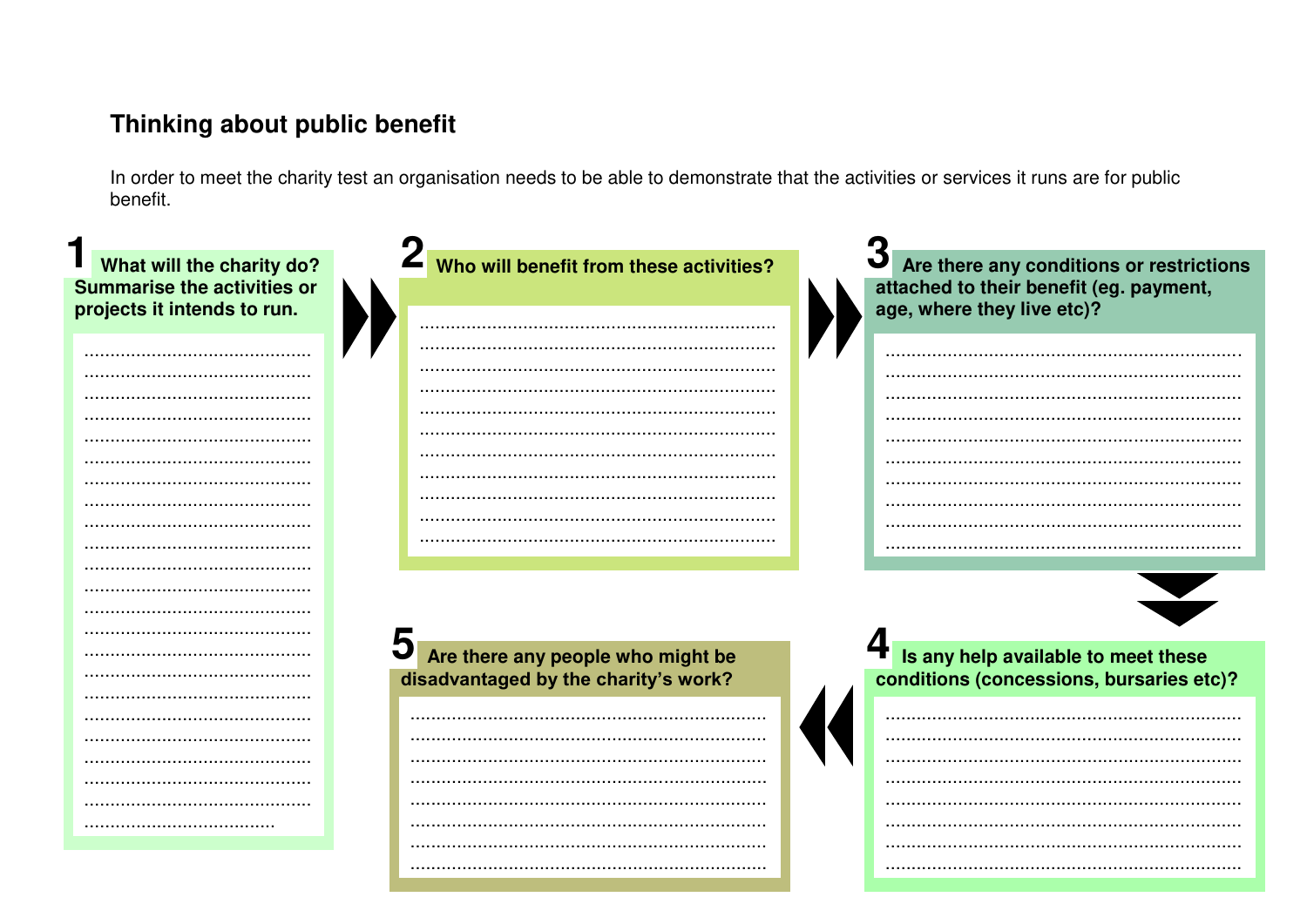### **Choosing a legal form: the options at a glance**

#### CHARITABLE TRUST

The simplest and oldest form of charity. 20% of all Scottish charities are trusts.

Governing document: Trust deed

**Features:** No membership, just a body of trustees which is usually quite small and self-appointing, although it is possible to build external appointment rights into a deed. Most commonly used for managing a trust fund which disburses grants to individuals or other charities or for providing custodianship of property, rather than providing direct services.

**Advantages**: Easy to set up and cheap to run. No membership to service so low overheads. Continuity of trustees is easy to ensure.

**Disadvantages:** No membership to appoint trustees or hold them to account, so less democratic and no sense of community ownership. Trusts are unincorporated so trustees potentially have unlimited personal liability for debts and no corporate identity for property ownership. contracts etc

### UNINCORPORATED ASSOCIATION

The commonest type of Scottish charity, about 54% of all on the register.

#### **Governing document:** Constitution

**Features:** Very flexible form but usually has one or more classes of membership and a committee (the trustees) elected by, accountable to and usually at least partially drawn from the membership. Very common for community-based charities where local participation and ownership is a priority.

**Advantages:** Very easy to set up and dissolve. Flexible form suits informally run organisations. privacy of members is maintained. Democratic, inclusive.

**Disadvantages:** The law governing associations is undeveloped and can be vague. Disputes about rights and procedures can be difficult to resolve. Democracy can lead to high turnover of inexperienced trustees or domination by factions. Lack of corporate identity can cause problems for property ownership, contracts etc. Members potentially have unlimited personal liabilities.

### COMPANY LIMITED BY GUARANTEE

About 20% of Scottish charities.

**Governing document:** Memorandum and Articles of Association

**Features:** Registered with OSCR and Companies House and subject to a dual regulatory regime. Wide variations possible on a basic two-tier theme; membership (the company's owners) and directors (the trustees).

**Advantages:** Very safe structure and highly regulated, lending credibility with funders etc. Members have clearly defined rights and obligations and their relationship with the directors is clearly defined. Corporate personality allows the company itself to own property, enter into contracts etc. Members personal liability limited.

8 **Disadvantages:** Inflexible procedures determined by complex company law. Expensive to set up and higher running costs. Complicated to dissolve. Loss of privacy as registers of both members and directors are in the public domain.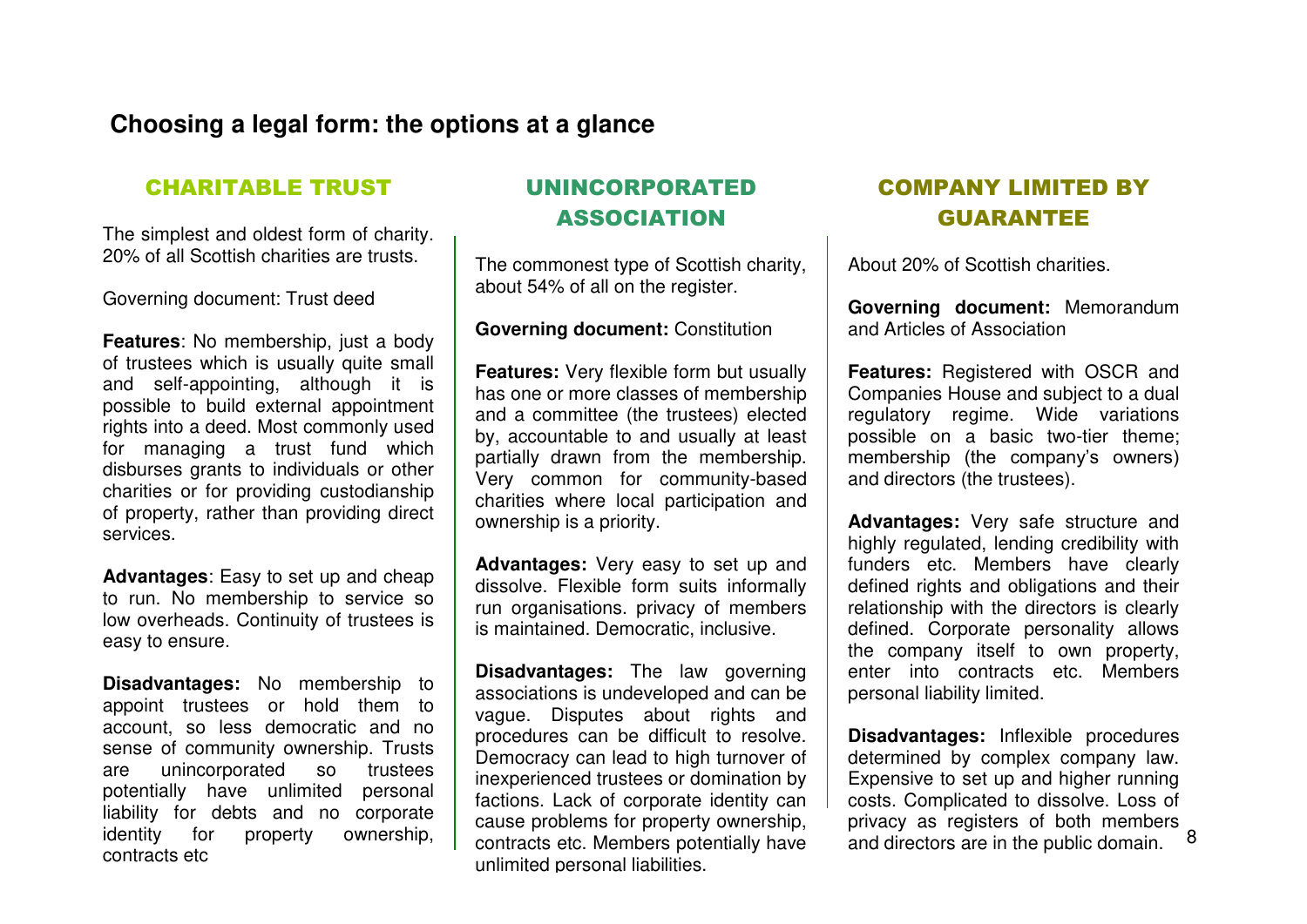### SCOTTISH CHARITABLE INCORPORATED ORGANISATION (SCIO)

About 10% of Scottish charities are SCIO's

**Governing document:** Single tier or two tier constitution

**Features:** Directly regulated through OSCR. Two variations either single tier or two tier. Separate legal personality

**Advantages:** Limited liability for members and trustees, protects against charity trustee personal liability. Single regulatory requirement through OSCR. Can receive donations and gift aid. Greater access to funding streams. Charity tax relief. Accounting procedures less onerous for smaller charities. Less administration (i.e.no need to notify about appointments /resignation of Board)

**Disadvantages:** When SCIO winds up it ceases to exist entirely. Not quick to establish (typically 2-3 months). Must keep register of Members as well as Trustees – could be onerous if large membership. Existence dependent entirely on charitable status, cannot convert to another legal form. As with any charitable form, restrictions in activity and trading, must be purely not for profit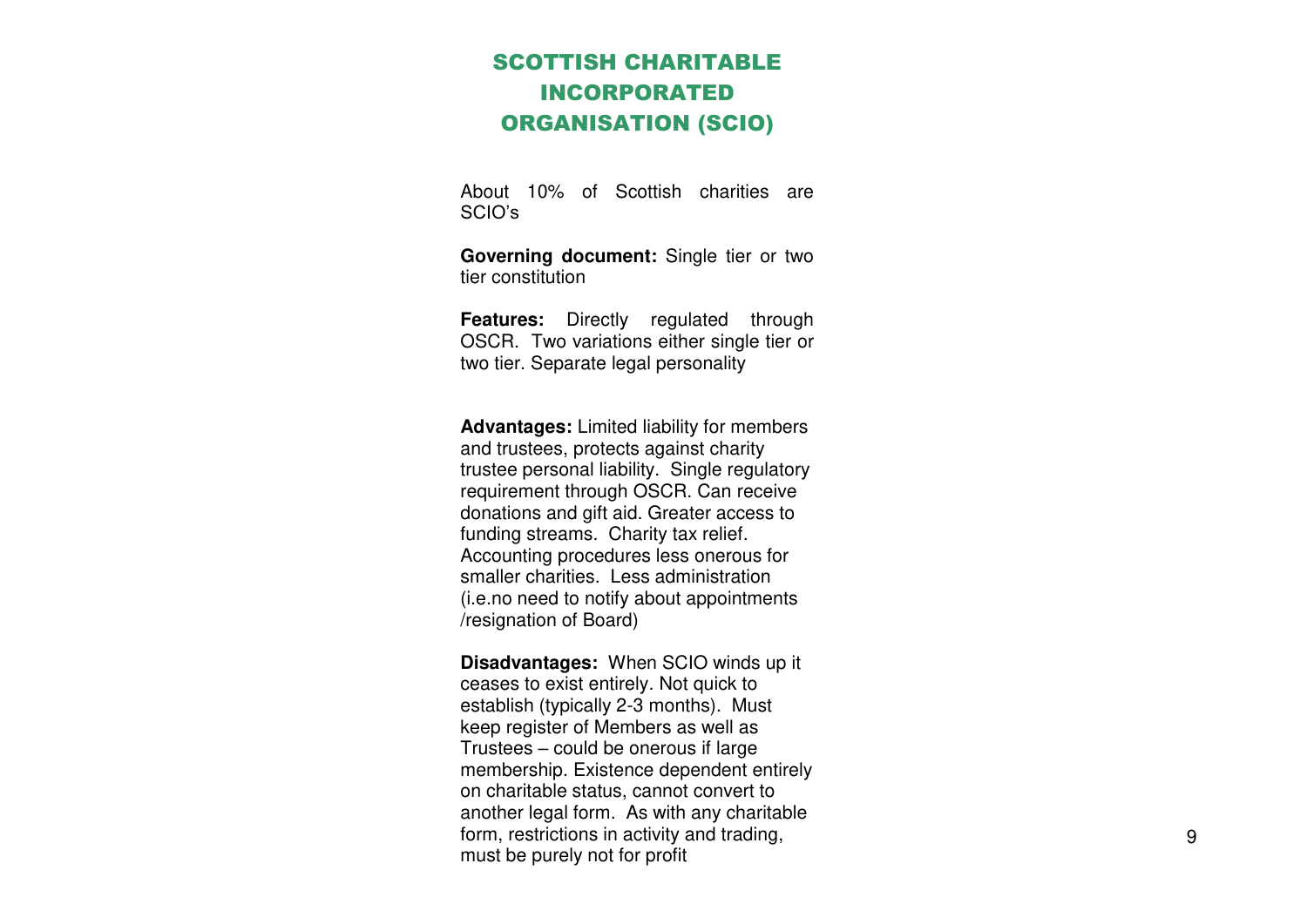# **Completing an application form for charitable status**

When completing an application to OSCR for charity registration use this checklist to prevent commonly encountered errors.

| Make sure you enter the full legal name of the charity exactly as it appears on the governing document. If it is also                                                                                                                              |
|----------------------------------------------------------------------------------------------------------------------------------------------------------------------------------------------------------------------------------------------------|
|                                                                                                                                                                                                                                                    |
| It is vitally important that OSCR is able to maintain contact with the charity at all times. Include full details here of the                                                                                                                      |
|                                                                                                                                                                                                                                                    |
| Enter the purposes (objects or aims) exactly as they are stated in the charity's governing document. Tick the box or                                                                                                                               |
|                                                                                                                                                                                                                                                    |
| Use this space to describe what the charity does or plans to do to achieve its purposes. Do not list the powers from the<br>governing document. Information about activities is more likely to be found in business plans, funding applications or |
|                                                                                                                                                                                                                                                    |
| Do not leave question blank. If there are no conditions attached to benefit say so. Give details of any fees charged to                                                                                                                            |
|                                                                                                                                                                                                                                                    |
|                                                                                                                                                                                                                                                    |
|                                                                                                                                                                                                                                                    |